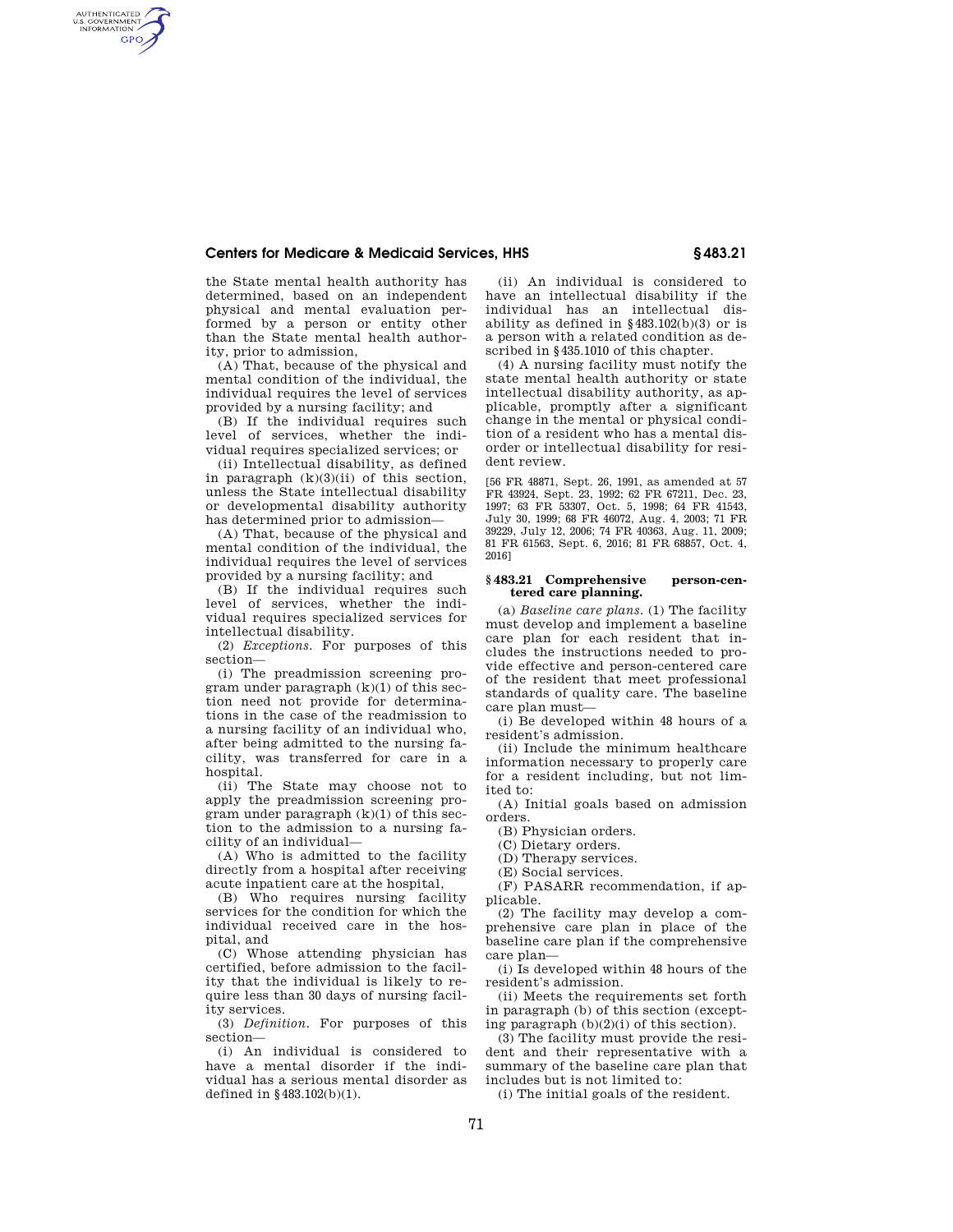(ii) A summary of the resident's medications and dietary instructions.

(iii) Any services and treatments to be administered by the facility and personnel acting on behalf of the facility.

(iv) Any updated information based on the details of the comprehensive care plan, as necessary.

(b) *Comprehensive care plans.* (1) The facility must develop and implement a comprehensive person-centered care plan for each resident, consistent with the resident rights set forth at  $§483.10(c)(2)$  and  $§483.10(c)(3)$ , that includes measurable objectives and timeframes to meet a resident's medical, nursing, and mental and psychosocial needs that are identified in the comprehensive assessment. The comprehensive care plan must describe the following:

(i) The services that are to be furnished to attain or maintain the resident's highest practicable physical, mental, and psychosocial well-being as required under §483.24, §483.25, or §483.40; and

(ii) Any services that would otherwise be required under §483.24, §483.25, or §483.40 but are not provided due to the resident's exercise of rights under §483.10, including the right to refuse treatment under  $§ 483.10(c)(6)$ .

(iii) Any specialized services or specialized rehabilitative services the nursing facility will provide as a result of PASARR recommendations. If a facility disagrees with the findings of the PASARR, it must indicate its rationale in the resident's medical record.

(iv) In consultation with the resident and the resident's representative(s)—

(A) The resident's goals for admission and desired outcomes.

(B) The resident's preference and potential for future discharge. Facilities must document whether the resident's desire to return to the community was assessed and any referrals to local contact agencies and/or other appropriate entities, for this purpose.

(C) Discharge plans in the comprehensive care plan, as appropriate, in accordance with the requirements set forth in paragraph (c) of this section.

(2) A comprehensive care plan must be—

(i) Developed within 7 days after completion of the comprehensive assessment.

(ii) Prepared by an interdisciplinary team, that includes but is not limited to—

(A) The attending physician.

(B) A registered nurse with responsibility for the resident.

(C) A nurse aide with responsibility for the resident.

(D) A member of food and nutrition services staff.

(E) To the extent practicable, the participation of the resident and the resident's representative(s). An explanation must be included in a resident's medical record if the participation of the resident and their resident representative is determined not practicable for the development of the resident's care plan.

(F) Other appropriate staff or professionals in disciplines as determined by the resident's needs or as requested by the resident.

(iii) Reviewed and revised by the interdisciplinary team after each assessment, including both the comprehensive and quarterly review assessments.

(3) The services provided or arranged by the facility, as outlined by the comprehensive care plan, must—

(i) Meet professional standards of quality.

(ii) Be provided by qualified persons in accordance with each resident's written plan of care.

(iii) Be culturally-competent and trauma–informed.

(c) *Discharge planning*—(1) *Discharge planning process.* The facility must develop and implement an effective discharge planning process that focuses on the resident's discharge goals, the preparation of residents to be active partners and effectively transition them to post-discharge care, and the reduction of factors leading to preventable readmissions. The facility's discharge planning process must be consistent with the discharge rights set forth at §483.15(b) as applicable and—

(i) Ensure that the discharge needs of each resident are identified and result in the development of a discharge plan for each resident.